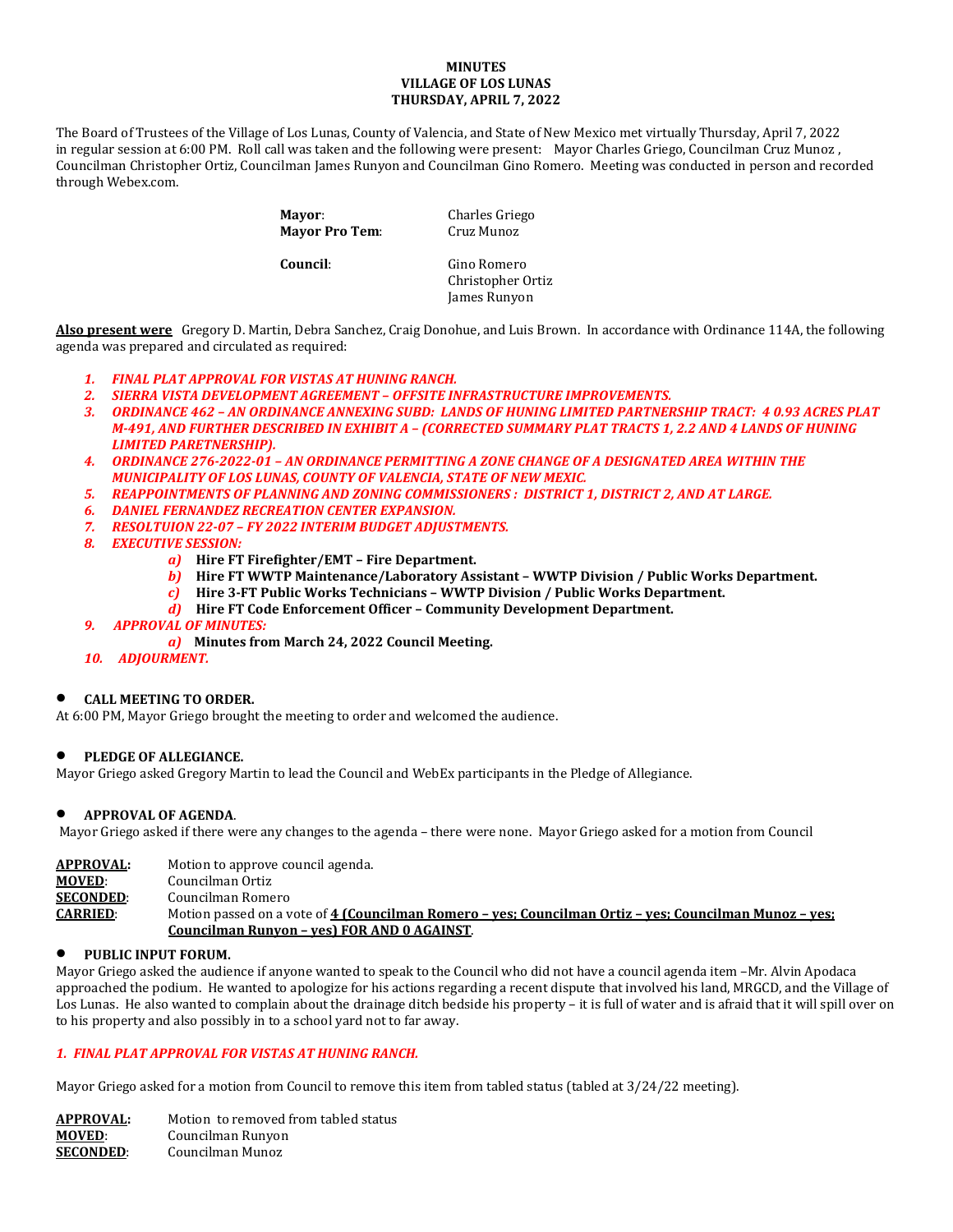## **CARRIED**: Motion passed on a vote of **4 (Councilman Romero – yes; Councilman Ortiz – yes; Councilman Munoz – yes; Councilman Runyon – yes) FOR AND 0 AGAINST**.

Mayor Griego asked for a motion to recess from Council and open in a public hearing.

| <b>APPROVAL:</b> | Motion to approve                                                                                      |
|------------------|--------------------------------------------------------------------------------------------------------|
| <b>MOVED:</b>    | Councilman Romero                                                                                      |
| <b>SECONDED:</b> | Councilman Ortiz                                                                                       |
| <b>CARRIED:</b>  | Motion passed on a vote of 4 (Councilman Romero – yes; Councilman Ortiz – yes; Councilman Munoz – yes; |
|                  | <b>Councilman Runyon - yes) FOR AND 0 AGAINST.</b> Recess at 6:13PM                                    |

Mayor Griego asked for a motion from Council regarding the final plat.

| <b>APPROVAL:</b> | Motion to approve                                                                                      |
|------------------|--------------------------------------------------------------------------------------------------------|
| <b>MOVED:</b>    | Councilman Ortiz                                                                                       |
| <b>SECONDED:</b> | Councilman Runyon                                                                                      |
| <b>CARRIED:</b>  | Motion passed on a vote of 4 (Councilman Romero – ves; Councilman Ortiz – ves; Councilman Munoz – ves; |
|                  | <b>Councilman Runyon – yes) FOR AND 0 AGAINST.</b> Minutes are on last page.                           |

#### *2. SIERRA VISTA DEVELOPMENT AGREEMENT – OFFSITE INFRASTRUCTURE IMPROVEMENTS.*

Ms. Erin Callahan presented item two. This is a development agreement between the Village of Los Lunas and Double M. Properties, Inc. the purpose of this development agreement - when there is a large development that has major impact on a state highway, then the Department of Transportation will require that developer to submit some sort of a traffic analysis. If the impact is significant enough, than that can require offsite improvements that need to be completed in order to accommodate this development. DOT has encouraged us to go into an agreement with the land owner because the developer is intended to be responsible for the cost of these improvements. If the developer does not pay for these improvements, DOT will hold the Village responsible for the costs. This has been reviewed with our legal counsel and Larry Guggino has given it the green light. Mayor Griego asked Council if they had any questions – Councilman Ortiz asked if there was going to be three entrances rather than two. Erin replied, yes. Councilman Runyon asked what were some of the improvements that needed to be done. Mr. Bob Pruitt approached the podium - there may be a traffic signal by Amazon and subdivision. The other item that the traffic impact analysis cited was there was more traffic at the intersection of the freeway. Michael Jaramillo approached the podium to continue the conversation. TIA recognizes there could be signalized light improvement, there could be two right hand turn lanes. Doing improvements on NM6 to be widened. Improvements to the off ramps will be brought to the next council meeting. Mayor Griego asked for a motion from Council.

| <b>APPROVAL:</b> | Motion to approve agreement.                                                                           |
|------------------|--------------------------------------------------------------------------------------------------------|
| <b>MOVED:</b>    | Councilman Ortiz                                                                                       |
| <b>SECONDED:</b> | Councilman Romero                                                                                      |
| <b>CARRIED:</b>  | Motion passed on a vote of 4 (Councilman Romero – yes; Councilman Ortiz – yes; Councilman Munoz – yes; |
|                  | Councilman Runyon - yes) FOR AND 0 AGAINST.                                                            |

#### *3. ORDINANCE 462 – AN ORDINANCE ANNEXING SUBD: LANDS OF HUNING LIMITED PARTNERSHIP TRACT: 4 0.93 ACRES PLAT M-491, AND FURTHER DESCRIBED IN EXHIBIT A – (CORRECTED SUMMARY PLAT TRACTS 1, 2.2 AND 4 LANDS OF HUNING LIMITED PARTNERSHIP).*

Items three and four will be presented together – they relate to each other. Mayor Griego asked for a motion to recess from Council and open in a public hearing.

| <b>APPROVAL:</b> | Motion to approve                                                                                      |
|------------------|--------------------------------------------------------------------------------------------------------|
| <b>MOVED:</b>    | Councilman Romero                                                                                      |
| <b>SECONDED:</b> | Councilman Runyon                                                                                      |
| <b>CARRIED:</b>  | Motion passed on a vote of 4 (Councilman Romero – ves: Councilman Ortiz – ves: Councilman Munoz – ves: |
|                  | <b>Councilman Runyon - yes) FOR AND 0 AGAINST.</b> Recess at 6:40PM                                    |

Mayor Griego asked for a motion from Council regarding ordinance 462.

| <b>APPROVAL:</b> | Motion to approve ordinance 462.                                                                       |
|------------------|--------------------------------------------------------------------------------------------------------|
| <b>MOVED:</b>    | Councilman Romero                                                                                      |
| <b>SECONDED:</b> | Councilman Runyon                                                                                      |
| <b>CARRIED:</b>  | Motion passed on a vote of 4 (Councilman Romero – ves: Councilman Ortiz – ves: Councilman Munoz – ves: |
|                  | <b>Councilman Runyon – yes) FOR AND 0 AGAINST.</b> Minutes are on last page.                           |

*4. ORDINANCE 276-2022-01 – AN ORDINANCE PERMITTING A ZONE CHANGE OF A DESIGNATED AREA WITHIN THE MUNICIPALITY OF LOS LUNAS, COUNTY OF VALENCIA, STATE OF NEW MEXICO.*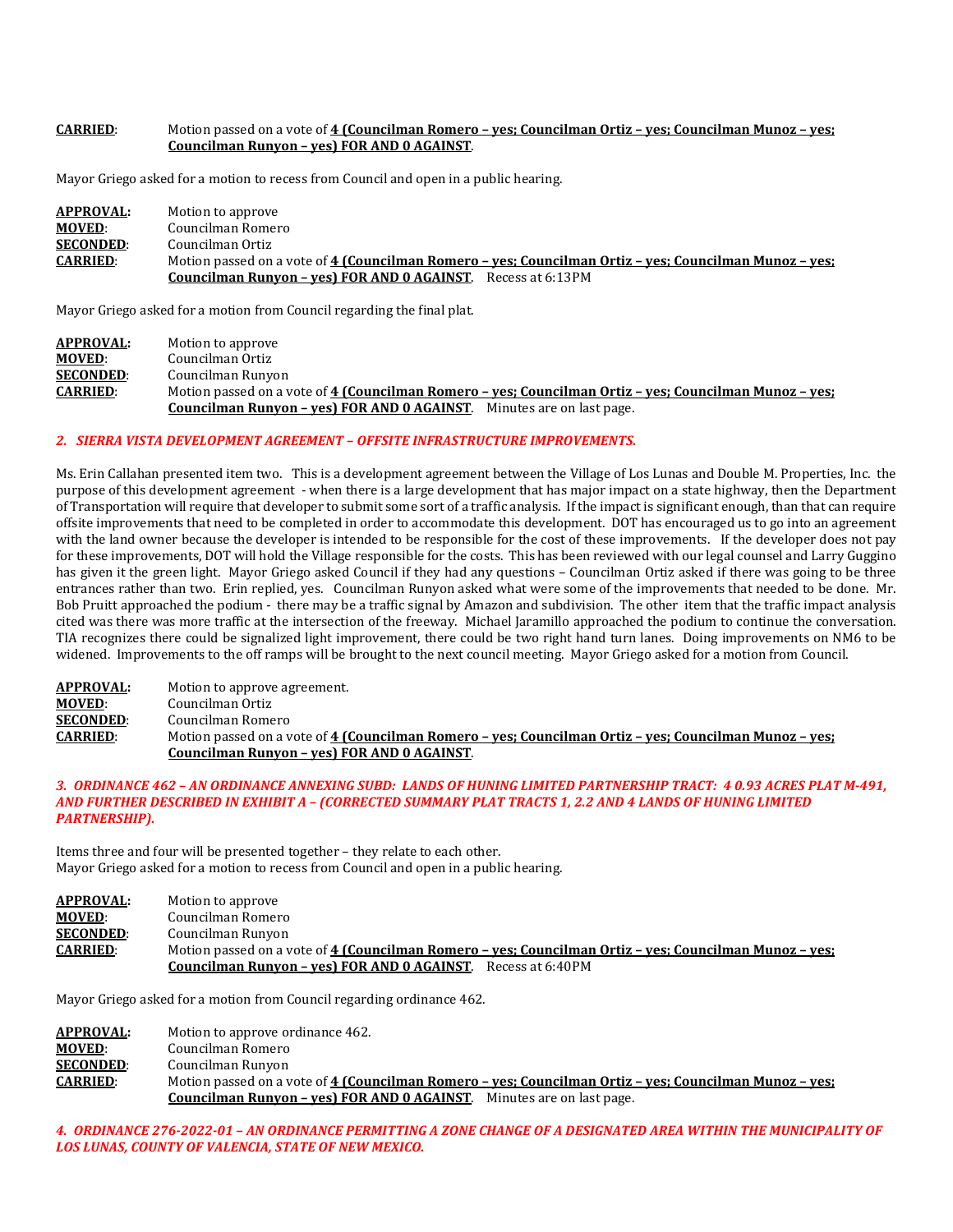Mayor Griego asked for a motion from Council regarding ordinance 276-2022-01.

| <b>APPROVAL:</b> | Motion to approve ordinance 276-2022-01.                                                               |
|------------------|--------------------------------------------------------------------------------------------------------|
| <b>MOVED:</b>    | Councilman Ortiz                                                                                       |
| <b>SECONDED:</b> | Councilman Romero                                                                                      |
| <b>CARRIED:</b>  | Motion passed on a vote of 4 (Councilman Romero – yes; Councilman Ortiz – yes; Councilman Munoz – yes; |
|                  | Councilman Runyon - ves) FOR AND 0 AGAINST.                                                            |

#### *5. REAPPOINTMENT OF PLANNING AND ZONING COMMISSIONERS: DISTRICT 1, DISTRICT 2, AND AT LARGE.*

Los Lunas Planning and Zoning Commission Districts 1, 3, and At Large Commissioner are due for reappointment, per Municipal Code Section 2.36.020. All current Commissioners are recommended for reappointment.

**APPROVAL:** Motion to approve Michael Montoya for District 1. **MOVED:** Councilman Romero<br>**SECONDED:** Councilman Munoz **SECONDED:** Councilman Munoz<br>**CARRIED:** Motion passed on a **CARRIED**: Motion passed on a vote of **4 (Councilman Romero – yes; Councilman Ortiz – yes; Councilman Munoz – yes; Councilman Runyon – yes) FOR AND 0 AGAINST**.

**APPROVAL:** Motion to approve Billy Baca for District 2.<br>**MOVED**: Councilman Ortiz **MOVED:** Councilman Ortiz<br> **SECONDED:** Councilman Rome **SECONDED:** Councilman Romero<br> **CARRIED:** Motion passed on a v **CARRIED**: Motion passed on a vote of **4 (Councilman Romero – yes; Councilman Ortiz – yes; Councilman Munoz – yes; Councilman Runyon – yes) FOR AND 0 AGAINST**.

**APPROVAL:** Motion to approve Andy Gomez for At Large. **MOVED:** Councilman Munoz<br>**SECONDED:** Councilman Ortiz **SECONDED:** Councilman Ortiz<br> **CARRIED:** Motion passed on **CARRIED**: Motion passed on a vote of **4 (Councilman Romero – yes; Councilman Ortiz – yes; Councilman Munoz – yes; Councilman Runyon – yes) FOR AND 0 AGAINST**.

#### *6. DANIEL FERNANDEZ RECREATION CENTER EXPANSION.*

The Village of Los Lunas advertised the Daniel Fernandez Recreation Center Expansion in February 2022. The expansion includes a new gymnasium, programs rooms, entry and infrastructure improvements for future aquatic center. Bids were open on March 17 at 2:00pm. 5 responsive bids were received with T.A. Cole being the low bidder. Mayor Griego asked for a motion from Council.

| APPROVAL:        | Motion to approve T.A. Cole and Sons for \$6,299,2000.00 + gross receipts.                             |
|------------------|--------------------------------------------------------------------------------------------------------|
| <b>MOVED:</b>    | Councilman Munoz                                                                                       |
| <b>SECONDED:</b> | Councilman Runyon                                                                                      |
| <b>CARRIED:</b>  | Motion passed on a vote of 4 (Councilman Romero – yes; Councilman Ortiz – yes; Councilman Munoz – yes; |
|                  | Councilman Runyon - ves) FOR AND 0 AGAINST.                                                            |

#### *7. RESOLUTION 22-07 – FY 2022 – FY2022 INTERIM BUDGET ADJUSTMENTS.*

An interim budget review of expenditure and revenue accounts for FY 2022 requires department budget increases and decreases due to changes in revenue estimates and expenditures. Mayor Griego asked for a motion from Council.

| <b>APPROVAL:</b> | Motion to approve resolution 22-07.                                                                    |
|------------------|--------------------------------------------------------------------------------------------------------|
| <b>MOVED:</b>    | Councilman Romero                                                                                      |
| <b>SECONDED:</b> | Councilman Munoz                                                                                       |
| <b>CARRIED:</b>  | Motion passed on a vote of 4 (Councilman Romero – yes; Councilman Ortiz – yes; Councilman Munoz – yes; |
|                  | Councilman Runyon - yes) FOR AND 0 AGAINST.                                                            |

#### *8. EXECUTIVE SESSION.*

Mayor Griego announced that the Council would be going into executive session pursuant to NMSA 1978 Section 10-15-1(H), the following matters may be discussed in closed session: Hire FT Firefighter/EMT – Fire Department, Hire FT WWTP Maintenance/Laboratory Assistant – WWTP Division / Public Works Department, Hire 3-FT Public Works Technicians - WWTP Division / Public Works Department, and Hire FT Code Enforcement Officer – Community Development Department.

| <b>APPROVAL:</b> | Motion to approve                                                                                      |
|------------------|--------------------------------------------------------------------------------------------------------|
| <b>MOVED:</b>    | Councilman Ortiz                                                                                       |
| <b>SECONDED:</b> | Councilman Munoz                                                                                       |
| <b>CARRIED:</b>  | Motion passed on a vote of 4 (Councilman Romero - yes; Councilman Ortiz - yes; Councilman Munoz - yes; |
|                  | <b>Councilman Runyon - yes) FOR AND 0 AGAINST.</b> 7:01PM                                              |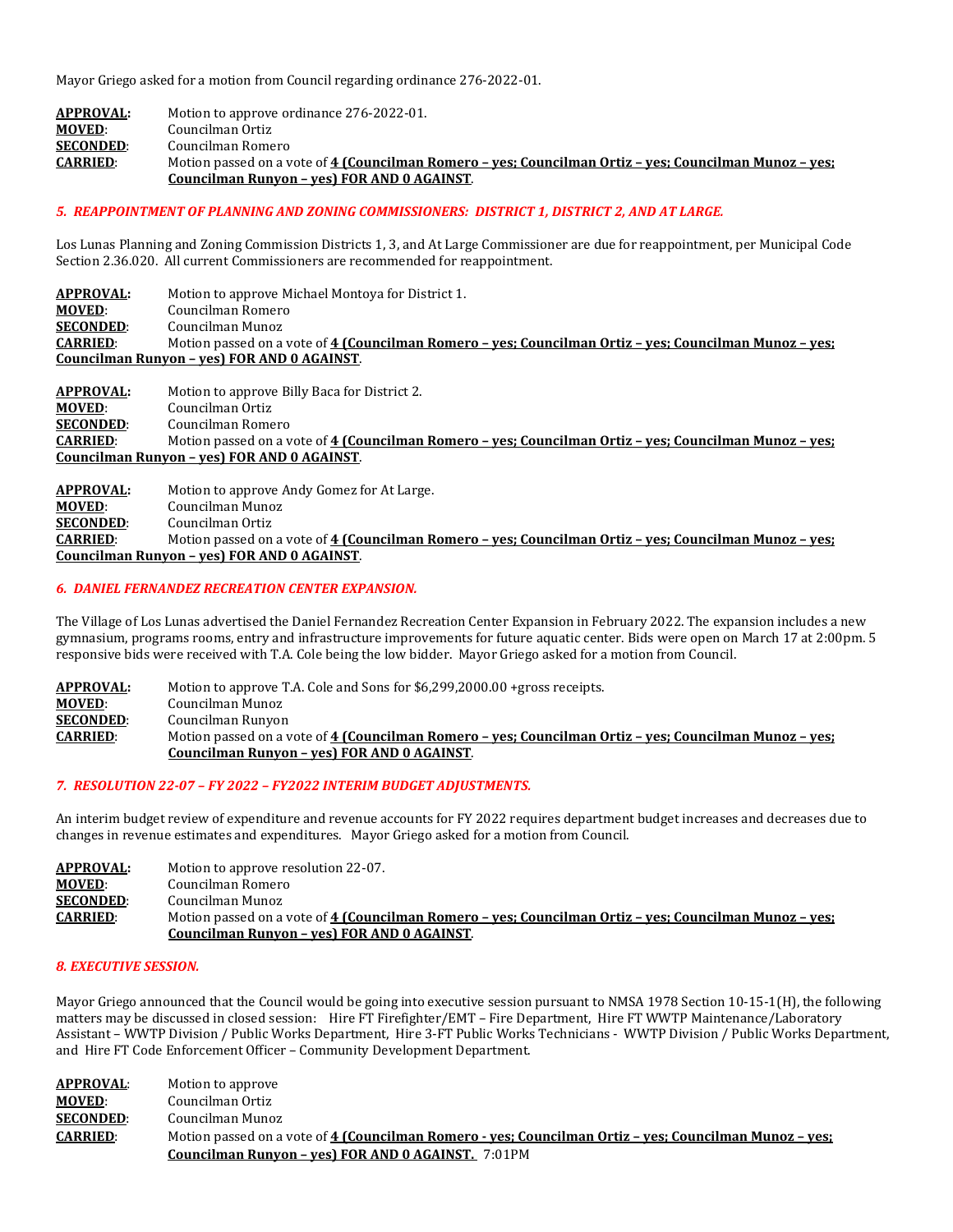At 7:39PM, Mayor Griego asked for a motion from Council indicating that they discussed: Hire FT Firefighter/EMT – Fire Department, Hire FT WWTP Maintenance/Laboratory Assistant – WWTP Division / Public Works Department, Hire 3-FT Public Works Technicians - WWTP Division / Public Works Department, and Hire FT Code Enforcement Officer – Community Development Department.

| APPROVAL:        | Motion to approve                                                                                      |
|------------------|--------------------------------------------------------------------------------------------------------|
| <b>MOVED:</b>    | Councilman Ortiz                                                                                       |
| <b>SECONDED:</b> | Councilman Runyon                                                                                      |
| <b>CARRIED:</b>  | Motion passed on a vote of 4 (Councilman Romero - yes; Councilman Ortiz – yes; Councilman Munoz – yes; |
|                  | Councilman Runyon - yes) FOR AND 0 AGAINST.                                                            |

Regarding the hiring of a Firefighter/EMT – Mayor Griego put up the name of Joshua Martinez.

| <b>APPROVAL:</b> | Motion to approve                                                                                      |
|------------------|--------------------------------------------------------------------------------------------------------|
| <b>MOVED:</b>    | Councilman Munoz                                                                                       |
| <b>SECONDED:</b> | Councilman Runyon                                                                                      |
| <b>CARRIED:</b>  | Motion passed on a vote of 4 (Councilman Romero – ves; Councilman Ortiz – ves; Councilman Munoz – ves; |
|                  | <b>Councilman Runyon - yes) FOR AND 0 AGAINST.</b>                                                     |

Regarding the hiring of a FT Laboratory Technician – Mayor Griego put up the Angel Martinez.

| <b>APPROVAL:</b> | Motion to approve                                                                                                                                     |
|------------------|-------------------------------------------------------------------------------------------------------------------------------------------------------|
| <b>MOVED:</b>    | Councilman Munoz                                                                                                                                      |
| <b>SECONDED:</b> | Councilman Runyon                                                                                                                                     |
| <b>CARRIED:</b>  | Motion passed on a vote of 4 (Councilman Romero – yes; Councilman Ortiz – yes; Councilman Munoz – yes;<br>Councilman Runyon - yes) FOR AND 0 AGAINST. |
|                  |                                                                                                                                                       |

Regarding the hiring of a FT Code Enforcement Officer – Mayor Griego put up the name of Jesus Montoya.

| APPROVAL:        | Motion to approve                                                                                      |
|------------------|--------------------------------------------------------------------------------------------------------|
| <b>MOVED:</b>    | Councilman Munoz                                                                                       |
| <b>SECONDED:</b> | Councilman Runyon                                                                                      |
| <b>CARRIED:</b>  | Motion passed on a vote of 4 (Councilman Romero – ves: Councilman Ortiz – ves: Councilman Munoz – ves: |
|                  | <b>Councilman Runyon - yes) FOR AND 0 AGAINST.</b>                                                     |

Regarding the hiring of a FT Public Works Technician – Mayor Griego put up the name of Christopher Duran.

| <b>APPROVAL:</b> | Motion to approve                                                                                      |
|------------------|--------------------------------------------------------------------------------------------------------|
| <b>MOVED:</b>    | Councilman Runyon                                                                                      |
| <b>SECONDED:</b> | Councilman Ortiz                                                                                       |
| <b>CARRIED:</b>  | Motion passed on a vote of 4 (Councilman Romero – ves: Councilman Ortiz – ves: Councilman Munoz – ves: |
|                  | Councilman Runyon - yes) FOR AND 0 AGAINST.                                                            |

Regarding the hiring of a FT Public Works Technician – Mayor Griego put up the name of Raymond Valdez.

| <b>APPROVAL:</b> | Motion to approve                                                                                      |
|------------------|--------------------------------------------------------------------------------------------------------|
| <b>MOVED:</b>    | Councilman Romero                                                                                      |
| <b>SECONDED:</b> | Councilman Ortiz                                                                                       |
| <b>CARRIED:</b>  | Motion passed on a vote of 4 (Councilman Romero – ves; Councilman Ortiz – ves; Councilman Munoz – ves; |
|                  | Councilman Runyon - yes) FOR AND 0 AGAINST.                                                            |

Regarding the hiring of a FT Public Works Technician – Mayor Griego put up the name of Anthony Aragon.

| <b>APPROVAL:</b> | Motion to approve                                                                                      |
|------------------|--------------------------------------------------------------------------------------------------------|
| <b>MOVED:</b>    | Councilman Runyon                                                                                      |
| <b>SECONDED:</b> | Councilman Munoz                                                                                       |
| <b>CARRIED:</b>  | Motion passed on a vote of 4 (Councilman Romero - yes; Councilman Ortiz - yes; Councilman Munoz - yes; |
|                  | Councilman Runyon - yes) FOR AND 0 AGAINST.                                                            |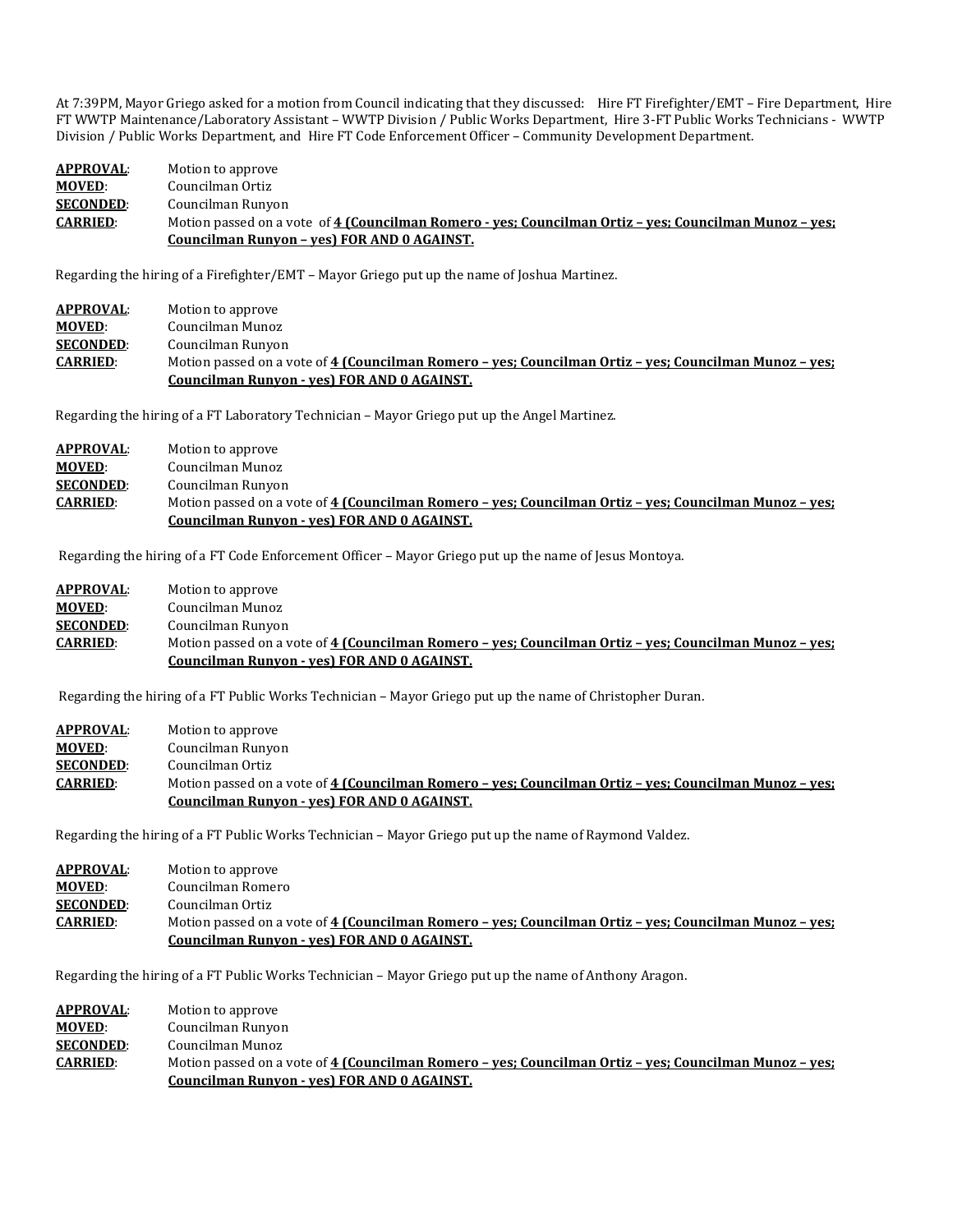# *4. MINUTES.*

Mayor Griego asked if there were corrections to the council minutes of April 7, 2022 Council Meeting – there were none.

**MOTION:** Motion to approve.<br> **MOVED:** Councilman Ortiz **MOVED:** Councilman Ortiz<br>**SECONDED:** Councilman Muno: **SECONDED:** Councilman Munoz<br>**CARRIED:** Motion passed on a Motion passed on a vote of 4 (Councilman Romero - yes; Councilman Ortiz - yes; Councilman Munoz - yes; **Councilman Runyon - yes) FOR AND 0 AGAINST.** 

#### *5. ADJOURNMENT.*

Council meeting adjourned at 7:41PM.

\_\_\_\_\_\_\_\_\_\_\_\_\_\_\_\_\_\_\_\_\_\_\_\_\_\_\_\_\_\_\_\_\_\_\_\_\_\_\_\_\_\_\_\_\_ \_\_\_\_\_\_\_\_\_\_\_\_\_\_\_\_\_\_\_\_\_\_\_\_\_\_\_\_\_\_\_\_\_\_\_\_\_\_\_\_\_\_\_\_\_ **Gregory D. Martin, Village Administrator Charles Griego, Mayor**